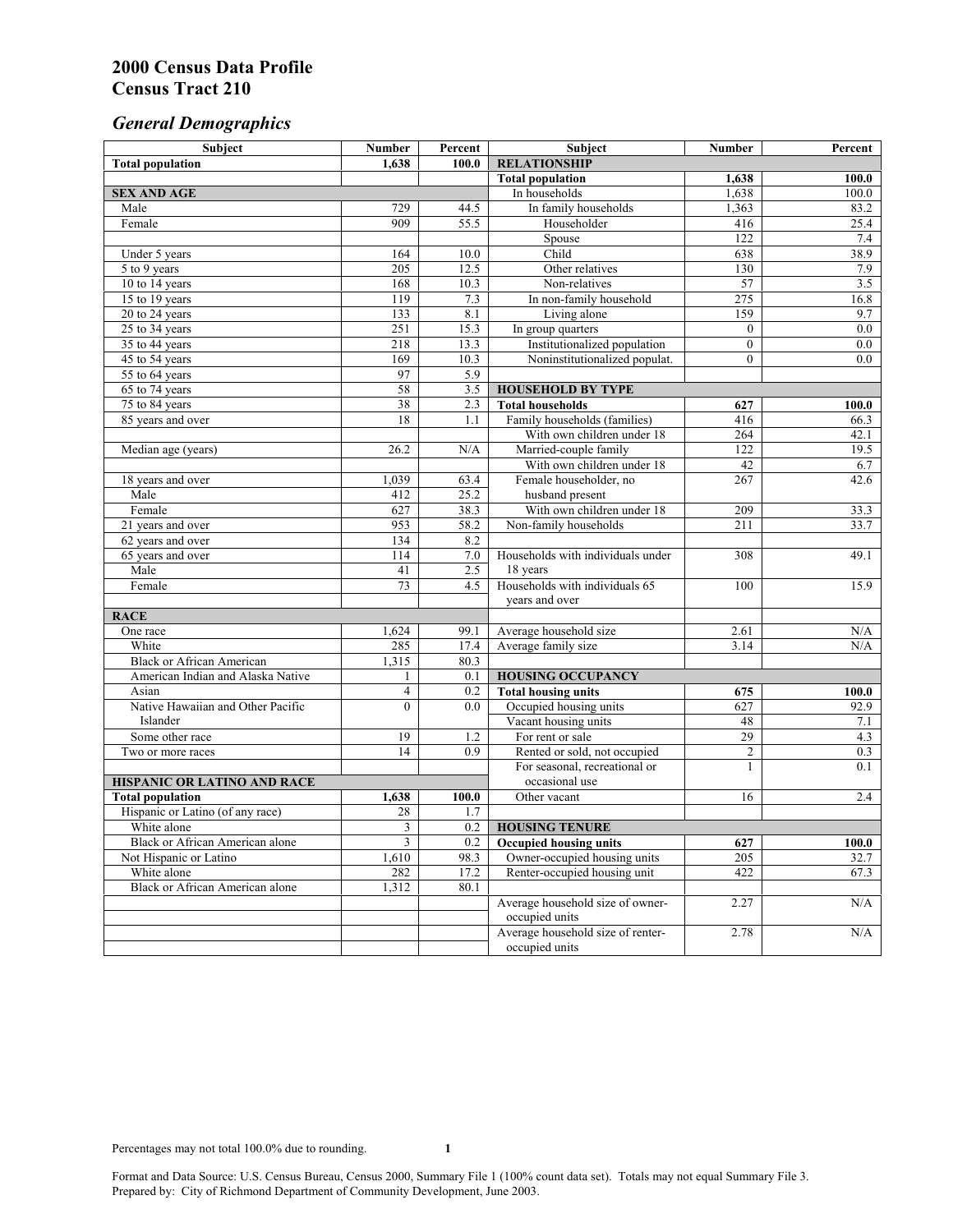### *Social Characteristics*

| <b>Subject</b>                                      | <b>Number</b>            | Percent | <b>Subject</b>                         | <b>Number</b>    | Percent |
|-----------------------------------------------------|--------------------------|---------|----------------------------------------|------------------|---------|
| <b>SCHOOL ENROLLMENT</b>                            | <b>RESIDENCE IN 1995</b> |         |                                        |                  |         |
| Population 3 years and over enrolled in             | 485                      | 100.0   | Population 5 years and over            | 1,432            | 100.0   |
| school                                              |                          |         | Same house in 1995                     | 725              | 50.6    |
| Nursery school, preschool                           | 52                       | 10.7    | Different house in the U.S. in         | 680              | 47.5    |
| Kindergarten                                        | 40                       | 8.2     | 1995                                   |                  |         |
| Elementary school (grades 1-8)                      | 275                      | 56.7    | Same county                            | 442              | 30.9    |
| High school (grades 9-12)                           | 91                       | 18.8    | Different county                       | 238              | 16.6    |
| College or graduate school                          | 27                       | 5.6     | Same state                             | 189              | 13.2    |
|                                                     |                          |         | Different state                        | 49               | 3.4     |
| <b>EDUCATIONAL ATTAINMENT</b>                       |                          |         | Elsewhere in 1995                      | 27               | 1.9     |
| Population 25 years and over                        | 846                      | 100.0   |                                        |                  |         |
| Less than 9 <sup>th</sup> grade                     | 90                       | 10.6    | NATIVITY AND PLACE OF BIRTH            |                  |         |
| $9th$ to $12th$ grade, no diploma                   | 289                      | 34.2    | <b>Total population</b>                | 1,579            | 100.0   |
| High school graduate (includes equivalency)         | 255                      | 30.1    | Native                                 | 1.549            | 98.1    |
| Some college, no degree                             | 136                      | 16.1    | <b>Born</b> in United States           | 1,538            | 97.4    |
| Associate degree                                    | 30                       | 3.5     | State of residence                     | 1,378            | 87.3    |
| Bachelor's degree                                   | 28                       | 3.3     | Different state                        | 160              | 10.1    |
| Graduate or professional degree                     | 18                       | 2.1     | Born outside United States             | 11               | 0.7     |
| Percent high school graduate or higher              | 55.2%                    | N/A     | Foreign born                           | 30               | 1.9     |
| Percent bachelor's degree or higher                 | 5.4%                     | N/A     | Entered 1990 to March 2000             | $\mathbf{0}$     | 0.0     |
|                                                     |                          |         | Naturalized citizen                    | $\overline{7}$   | 0.4     |
| <b>MARITAL STATUS</b>                               | Not a citizen            | 23      | 1.5                                    |                  |         |
| Population 15 years and over                        | 1,087                    | 100.0   |                                        |                  |         |
| Never married                                       | 519                      | 47.7    | <b>REGION OF BIRTH OF FOREIGN BORN</b> |                  |         |
| Now married, not including separated                | 240                      | 22.1    | Total (excluding born at sea)          | 30               | 100.0   |
| Separated                                           | 106                      | 9.8     | Europe                                 | 12               | 40.0    |
| Widowed                                             | 87                       | 8.0     | Asia                                   | 11               | 36.7    |
| Female                                              | 81                       | 7.5     | Africa                                 | $\Omega$         | 0.0     |
| Divorced                                            | 135                      | 12.4    | Oceania                                | $\Omega$         | 0.0     |
| Female                                              | 92                       | 8.5     | Latin America                          | $\tau$           | 23.3    |
|                                                     |                          |         | Northern America                       | $\theta$         | 0.0     |
| <b>GRANDPARENTS AS CAREGIVERS</b>                   |                          |         |                                        |                  |         |
| Grandparent living in household with<br>53<br>100.0 |                          |         | <b>LANGUAGE SPOKEN AT HOME</b>         |                  |         |
| one or more own grandchildren under 18              |                          |         | Population 5 years and over            | 1,432            | 100.0   |
| years                                               |                          |         | English only                           | 1,371            | 95.7    |
| Grandparent responsible for grandchildren           | 28                       | 52.8    | Language other than English            | 61               | 4.3     |
|                                                     |                          |         | Speak English less than                | 5                | 0.3     |
| <b>VETERAN STATUS</b>                               |                          |         | "very well"                            |                  |         |
| Civilian population 18 years and over               | 1,015                    | 100.0   | Spanish                                | 30               | 2.1     |
| Civilian veterans                                   | 68                       | 6.7     | Speak English less than                | 5                | 0.3     |
|                                                     |                          |         | "very well"                            |                  |         |
| <b>DISABILITY STATUS OF THE CIVILIAN</b>            | Other Indo-European      | 24      | 1.7                                    |                  |         |
| NONINSTITUTIONALIZED POPULATION                     | languages                |         |                                        |                  |         |
| Population 5 to 20 years                            | 495                      | 100.0   | Speak English less than                | $\mathbf{0}$     | 0.0     |
| With a disability                                   | 69                       | 13.9    | "very well"                            |                  |         |
| Population 21 to 64 years                           | 819                      | 100.0   | Asian and Pacific Island               | $\overline{7}$   | 0.5     |
| With a disability                                   | 274                      | 33.5    | languages                              |                  |         |
| Percent employed                                    | 52.6%                    | N/A     | Speak English less than                | $\overline{0}$   | 0.0     |
| No disability                                       | 545                      | 66.5    | "very well"                            |                  |         |
| Percent employed                                    | 62.4%                    | N/A     | Other Languages                        | $\boldsymbol{0}$ | $0.0\,$ |
| Population 65 years and over                        | 112                      | 100.0   | Speak English less than                | $\mathbf{0}$     | 0.0     |
| With a disability                                   | 89                       | 79.5    | "very well"                            |                  |         |

Format and Data Source: U.S. Bureau of the Census, Census 2000, Summary File 3 (sample data set). Totals may not equal Summary File 1 due to sampling.

Prepared by: City of Richmond Department of Community Development, June 2003.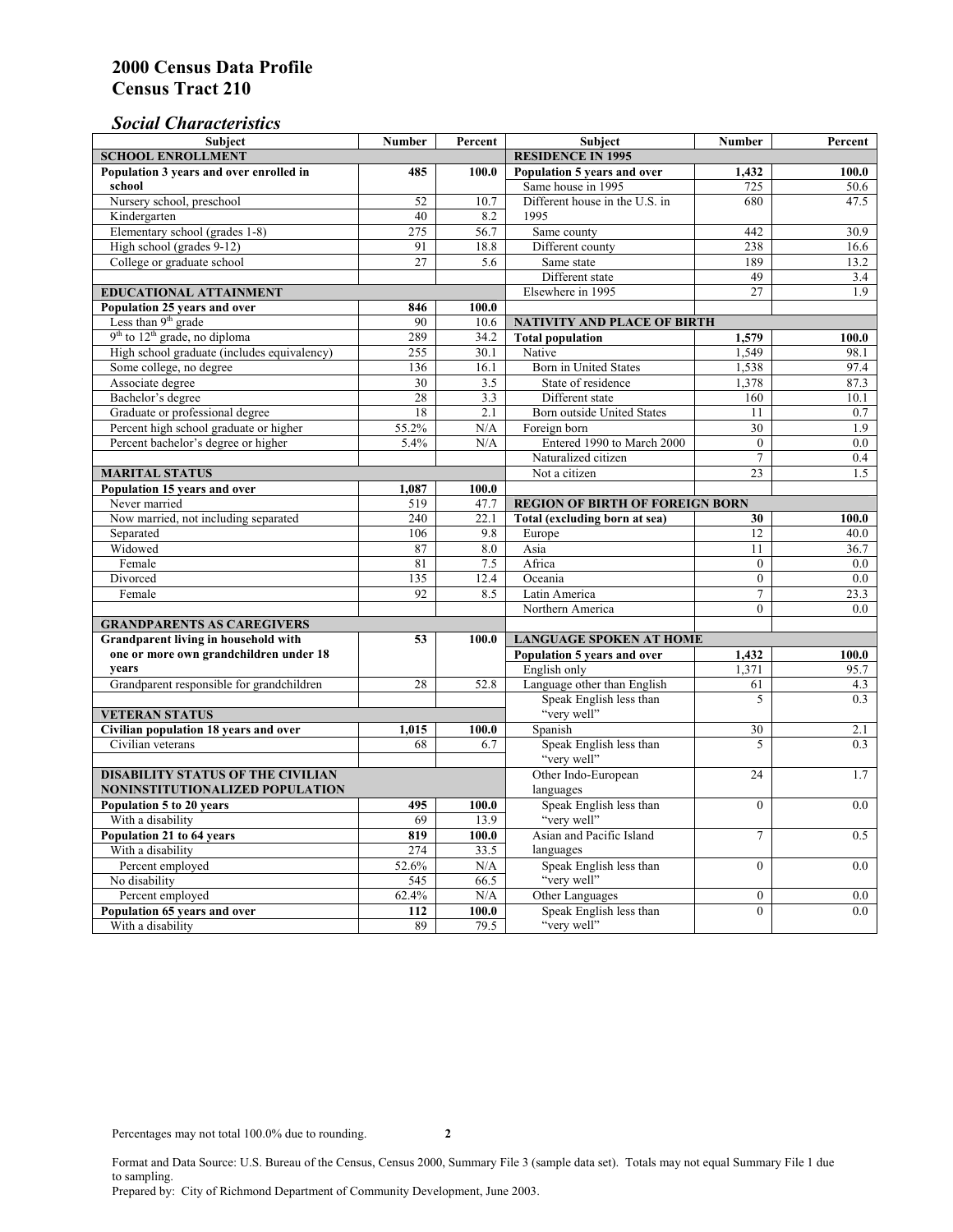### *Economic Characteristics*

| <b>Subject</b>                                                     | Number           | Percent | Subject                                      | Number           | Percent           |
|--------------------------------------------------------------------|------------------|---------|----------------------------------------------|------------------|-------------------|
| <b>EMPLOYMENT STATUS</b>                                           |                  |         | <b>INCOME IN 1999</b>                        |                  |                   |
| Population 16 years and over                                       | 1,067            | 100.0   | <b>Households</b>                            | 603              | 100.0             |
| In labor force                                                     | 629              | 59.0    | Less than \$10,000                           | 172              | 28.5              |
| Civilian labor force                                               | 623              | 58.4    | \$10,000 to \$14,999                         | 63               | 10.4              |
| Employed                                                           | 545              | 51.1    | \$15,000 to \$24,999                         | 105              | 17.4              |
| Unemployed                                                         | 78               | 7.3     | \$25,000 to \$34,999                         | 86               | 14.3              |
| Percent of civilian labor force                                    | 12.5%            | N/A     | \$35,000 to \$49,999                         | 74               | 12.3              |
| Armed Forces                                                       | 6                | 0.6     | \$50,000 to \$74,999                         | 74               | 12.3              |
| Not in labor force                                                 | 438              | 41.0    | \$75,000 to \$99,999                         | 18               | 3.0               |
| Females 16 years and over                                          | 631              | 100.0   | \$100,000 to \$149,999                       | $\tau$           | 1.2               |
| In labor force                                                     | 317              | 50.2    | \$150,000 to \$199,999                       | $\mathbf{0}$     | $\overline{0.0}$  |
| Civilian labor force                                               | 317              | 50.2    | \$200,000 or more                            | $\overline{4}$   | 0.7               |
| Employed                                                           | 271              | 42.9    | Median household income (dollars)            | 21,412           | N/A               |
| Own children under 6 years                                         | 196              | 100.0   |                                              |                  |                   |
| All parents in family in labor force                               | 117              | 59.7    | With earnings                                | 466              | 77.3              |
|                                                                    |                  |         | Mean earnings (dollars)                      | 32,010           | N/A               |
| <b>COMMUTING TO WORK</b>                                           |                  |         | With Social Security income                  | 126              | 20.9              |
| Workers 16 years and over                                          | 529              | 100.0   | Mean Social Security income                  | 7,528            | N/A               |
| Car, truck, or van – drove alone                                   | 317              | 59.9    | (dollars)                                    |                  |                   |
| Car, truck, or van - carpooled                                     | 141              | 26.7    | With Supplemental Security income            | 48               | 8.0               |
| Public transportation (including taxicab)                          | 71               | 13.4    | Mean Supplemental Security                   | 6,754            | N/A               |
| Walked                                                             | $\boldsymbol{0}$ | 0.0     | income (dollars)                             |                  |                   |
| Other means                                                        | $\boldsymbol{0}$ | 0.0     | With public assistance income                | 71               | 11.8              |
| Worked at home                                                     | $\mathbf{0}$     | 0.0     | Mean public assistance income                | 2,000            | N/A               |
| Mean travel time to work (minutes)                                 | 23.5             | N/A     | (dollars)                                    |                  |                   |
|                                                                    |                  |         | With retirement income (dollars)             | 88               | 14.6              |
| Employed civilian population 16 years and over                     | 545              | 100.0   | Mean retirement income (dollars)             | 6,906            | N/A               |
| <b>OCCUPATION</b>                                                  |                  |         |                                              |                  |                   |
| Management, professional, and related occupations                  | 104              | 19.1    | <b>Families</b>                              | 409              | 100.0             |
| Service occupations                                                | 104              | 19.1    | Less than \$10,000                           | 112              | 27.4              |
| Sales and office occupations                                       | 143              | 26.2    | \$10,000 to \$14,999                         | 31               | 7.6               |
| Farming, fishing, and forestry occupations                         | $\boldsymbol{0}$ | 0.0     | \$15,000 to \$24,999                         | $\overline{72}$  | 17.6              |
| Construction, extraction, and maintenance                          | 90               | 16.5    | \$25,000 to \$34,999                         | 76               | 18.6              |
| occupations                                                        |                  |         | \$35,000 to \$49,999                         | 47               | $11.\overline{5}$ |
|                                                                    | 104              | 19.1    |                                              |                  | 11.2              |
| Production, transportation, and material moving<br>occupations     |                  |         | \$50,000 to \$74,999<br>\$75,000 to \$99,999 | 46<br>18         | 4.4               |
|                                                                    |                  |         | \$100,000 to \$149,999                       | 3                | 0.7               |
|                                                                    |                  |         | \$150,000 to \$199,999                       | $\mathbf{0}$     | $0.0\,$           |
| <b>INDUSTRY</b><br>Agriculture, forestry, fishing and hunting, and | $\boldsymbol{0}$ | 0.0     | \$200,000 or more                            | $\overline{4}$   | 1.0               |
|                                                                    |                  |         |                                              |                  | N/A               |
| mining<br>Construction                                             | 74               |         | Median family income (dollars)               | 23,618           |                   |
|                                                                    |                  | 13.6    |                                              |                  |                   |
| Manufacturing                                                      | 64               | 11.7    | Per capita income (dollars)                  | 11,769           | N/A               |
| Wholesale trade                                                    | $\overline{27}$  | 5.0     | <b>Median earnings (dollars)</b>             |                  |                   |
| Retail trade                                                       | 48               | $8.8\,$ | Male full-time, year-round workers           | 27,656<br>20.588 | N/A               |
| Transportation and warehousing, and utilities                      | $\overline{33}$  | 6.1     | Female full-time, year-round workers         |                  | N/A               |
| Information                                                        | 17               | 3.1     |                                              | Number           | Percent           |
| Finance, insurance, real estate, and rental and                    | 51               | 9.4     |                                              | below            | below             |
| leasing                                                            |                  |         |                                              | poverty          | poverty           |
| Professional, scientific, management,                              | 43               | 7.9     | Subject                                      | level            | level             |
| administrative, and waste management services                      |                  |         | <b>POVERTY STATUS IN 1999</b>                |                  |                   |
| Educational, health and social services                            | 103              | 18.9    | <b>Families</b>                              | 142              | 34.7              |
| Arts, entertainment, recreation, accommodation and                 | 27               | 5.0     | With related children under 18 years         | 127              | 44.9              |
| food services                                                      |                  |         | With related children under 5 years          | 52               | 50.5              |
| Other services (except public administration)                      | 18               | 3.3     | Families with female householder, no         | 113              | 42.8              |
| Public Administration                                              | 40               | 7.3     | husband present                              |                  |                   |
|                                                                    |                  |         | With related children under 18 years         | 105              | 49.8              |
| <b>CLASS OF WORKER</b>                                             |                  |         | With related children under 5 years          | 46               | 54.1              |
| Private wage and salary workers                                    | 442              | 81.1    | Individuals                                  | 539              | 34.3              |
| Government workers                                                 | 98               | 18.0    | 18 years and over                            | 253              | 24.8              |
| Self-employed workers in own not incorporated                      | 5                | 0.9     | 65 years and over                            | 20               | 17.9              |
| business                                                           |                  |         | Related children under 18 years              | 279              | 51.3              |
| Unpaid family workers                                              | $\mathbf{0}$     | 0.0     | Related children 5 to 17 years               | 194              | 48.9              |
|                                                                    |                  |         | Unrelated individuals 15 years and           | 77               | 26.0              |
|                                                                    |                  |         | over                                         |                  |                   |

Percentages may not total 100.0% due to rounding. **3** 

Format and Data Source: U.S. Bureau of the Census, Census 2000, Summary File 3 (sample data set). Totals may not equal Summary File 1 due to sampling.

Prepared by: City of Richmond Department of Community Development, June 2003.